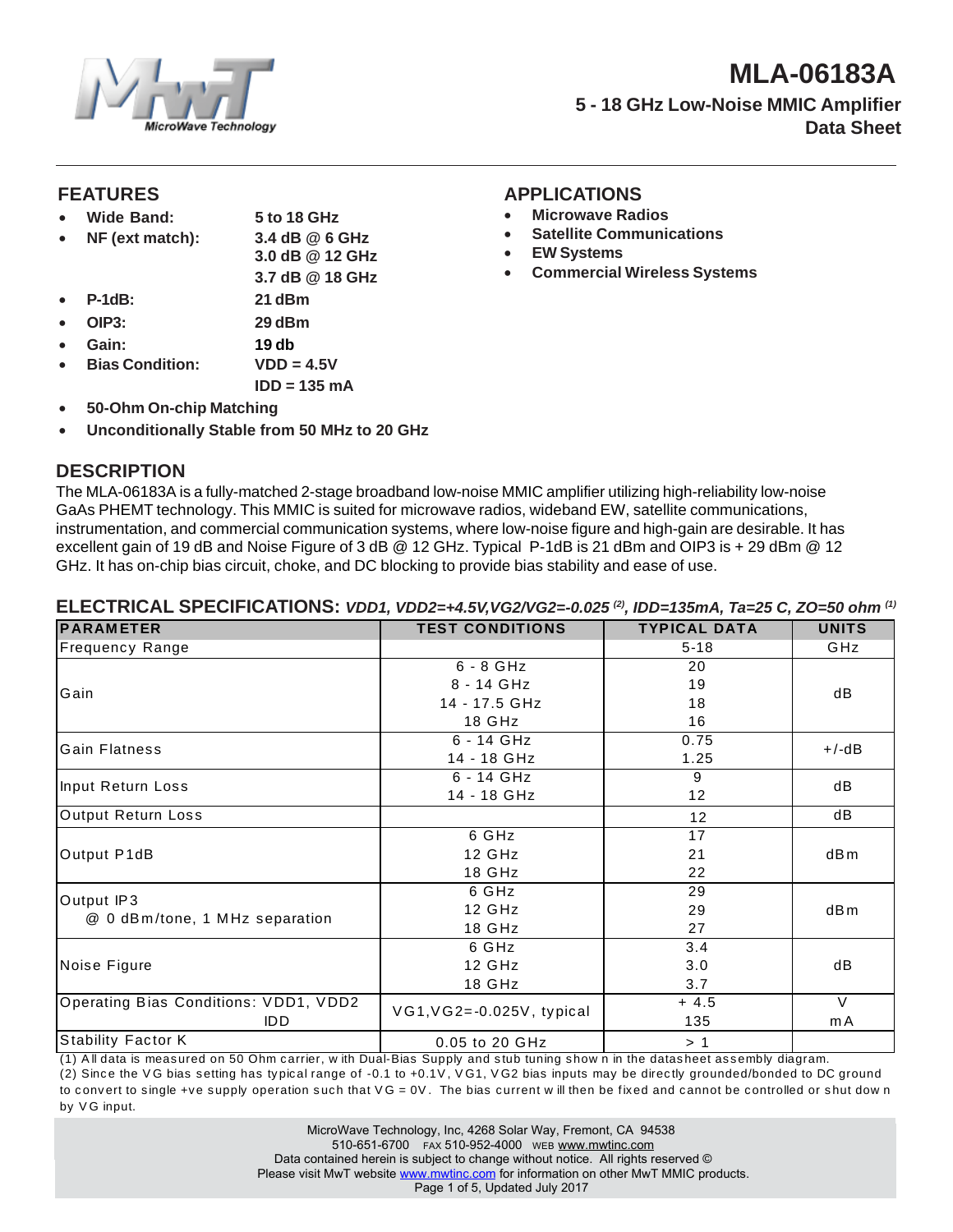



**TYPICAL RF PERFORMANCE:** *VDD1, VDD2=+4.5V,VG2/VG2=-0.025 (2), IDD=135mA, Ta=25 C, ZO=50 ohm (1)*

MicroWave Technology, Inc., 4268 Solar Way, Fremont, CA 94538 510-651-6700 FAX 510-952-4000 WEB www.mwtinc.com Data contained herein is subject to change without notice. All rights reserved © Please visit MwT website www.mwtinc.com for information on other MwT MMIC products. Page 2 of 5, Updated July 2017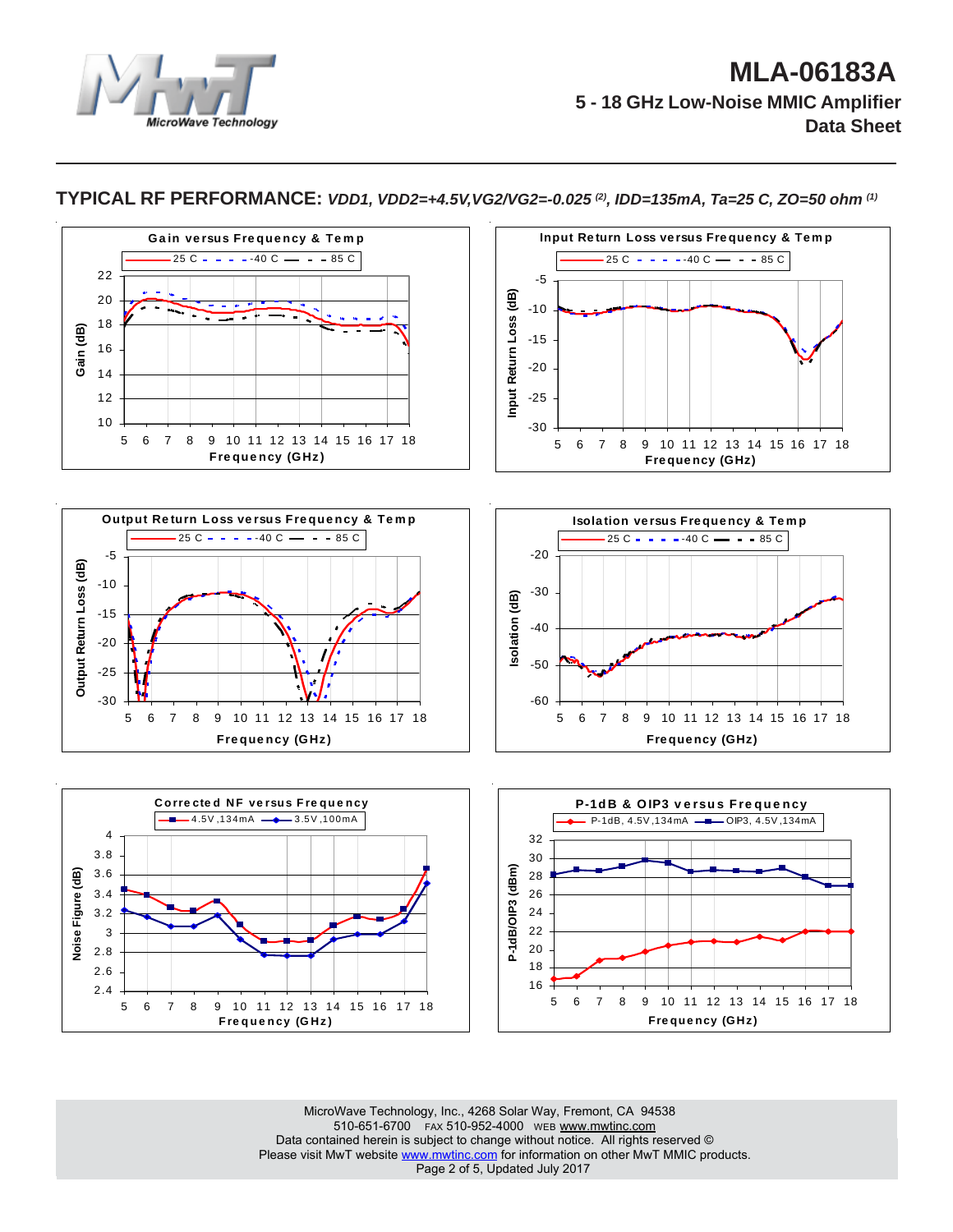

#### **TYPICAL RF PERFORMANCE:** *VDD1, VDD2=+4.5V,VG2/VG2=-0.025 (2), IDD=135mA, Ta=25c, ZO=50 ohm (1)*











#### **ABSOLUTE MAXIMUM RATINGS**

| <b>SYMBOL</b> | <b>PARAMETERS</b>                                                                                                                                                                                                                                                                                                                                                                                                                                                                   | <b>UNTS</b> | <b>MAX</b>     |
|---------------|-------------------------------------------------------------------------------------------------------------------------------------------------------------------------------------------------------------------------------------------------------------------------------------------------------------------------------------------------------------------------------------------------------------------------------------------------------------------------------------|-------------|----------------|
| <b>VDD</b>    | Drain Voltage                                                                                                                                                                                                                                                                                                                                                                                                                                                                       | V           | 5.5            |
| IDD           | <b>Drain Current</b>                                                                                                                                                                                                                                                                                                                                                                                                                                                                | mA          | 200            |
| <b>Pdiss</b>  | DC Pow er Dissipation                                                                                                                                                                                                                                                                                                                                                                                                                                                               | W           | 0.7            |
| Pin max       | RF Input Pow er                                                                                                                                                                                                                                                                                                                                                                                                                                                                     | dBm         | $+13$          |
| Toper         | Operating Case/Lead Temp Range                                                                                                                                                                                                                                                                                                                                                                                                                                                      | °C          | $-40$ to $+85$ |
| <b>Tch</b>    | <b>Channel Temperature</b>                                                                                                                                                                                                                                                                                                                                                                                                                                                          | °C          | 150            |
| Tsta          | Storage Temperature<br>$\mathcal{L} = \mathcal{L} = \mathcal{L} = \mathcal{L} = \mathcal{L} = \mathcal{L} = \mathcal{L} = \mathcal{L} = \mathcal{L} = \mathcal{L} = \mathcal{L} = \mathcal{L} = \mathcal{L} = \mathcal{L} = \mathcal{L} = \mathcal{L} = \mathcal{L} = \mathcal{L} = \mathcal{L} = \mathcal{L} = \mathcal{L} = \mathcal{L} = \mathcal{L} = \mathcal{L} = \mathcal{L} = \mathcal{L} = \mathcal{L} = \mathcal{L} = \mathcal{L} = \mathcal{L} = \mathcal{L} = \mathcal$ | °C          | $-60$ to 150   |

Exceeding any on of these limits may cause permanent damage.

MicroWave Technology, Inc., 4268 Solar Way, Fremont, CA 94538 510-651-6700 FAX 510-952-4000 WEB www.mwtinc.com Data contained herein is subject to change without notice. All rights reserved © Please visit MwT website www.mwtinc.com for information on other MwT MMIC products. Page 3 of 5, Updated July 2017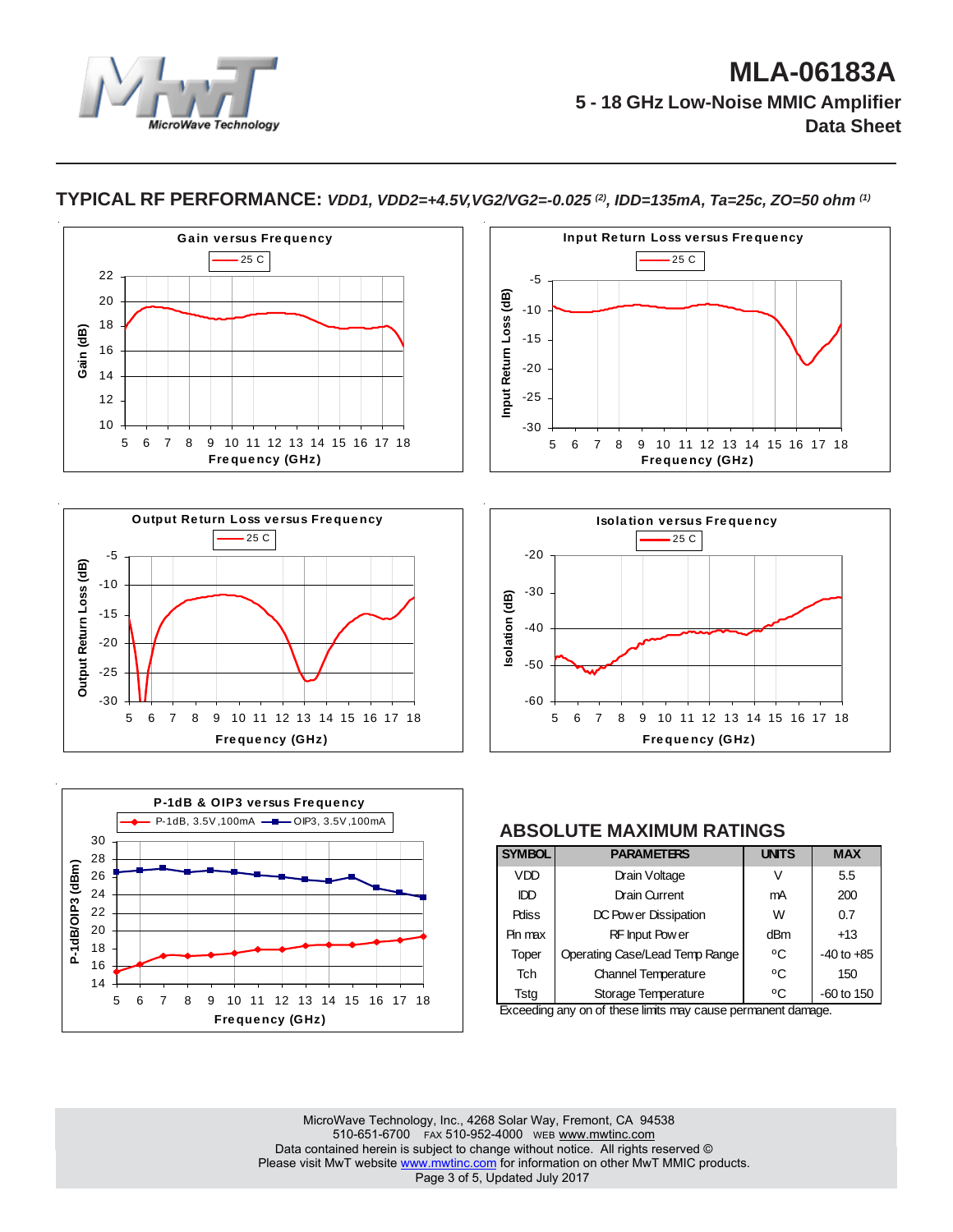

### **ASSEMBLY DIAGRAM**



#### Notes:

- 1) 1st Close-in Bypass cap values must be at least 100pF and placed < 30mil from chip edge. The large bypass cap 0.01uF is also recommended to be as close to chip as possible.
- 2) RF IN/OUT Bonds must be 3 wires of length < 10 mil & 0.7 mil diameter for best RF performance.
- 3) 2 Tuning stubs (5 x 50 mil each) on the 50 ohm line are required on output side about 25 mil from bond edge for good output return loss especially at frequencies > 15 GHz . Stub size & location may be tuned for best RF performance . All data shown include the tuning stubs.
- 4) 1 Tuning stub (5 x 40 mil ) on the 50 ohm line is required on input side about 40 mil from bond edge for good input return loss over the full band. Stub size & location may be tuned for best RF performance . All data shown includes the tuning stubs.